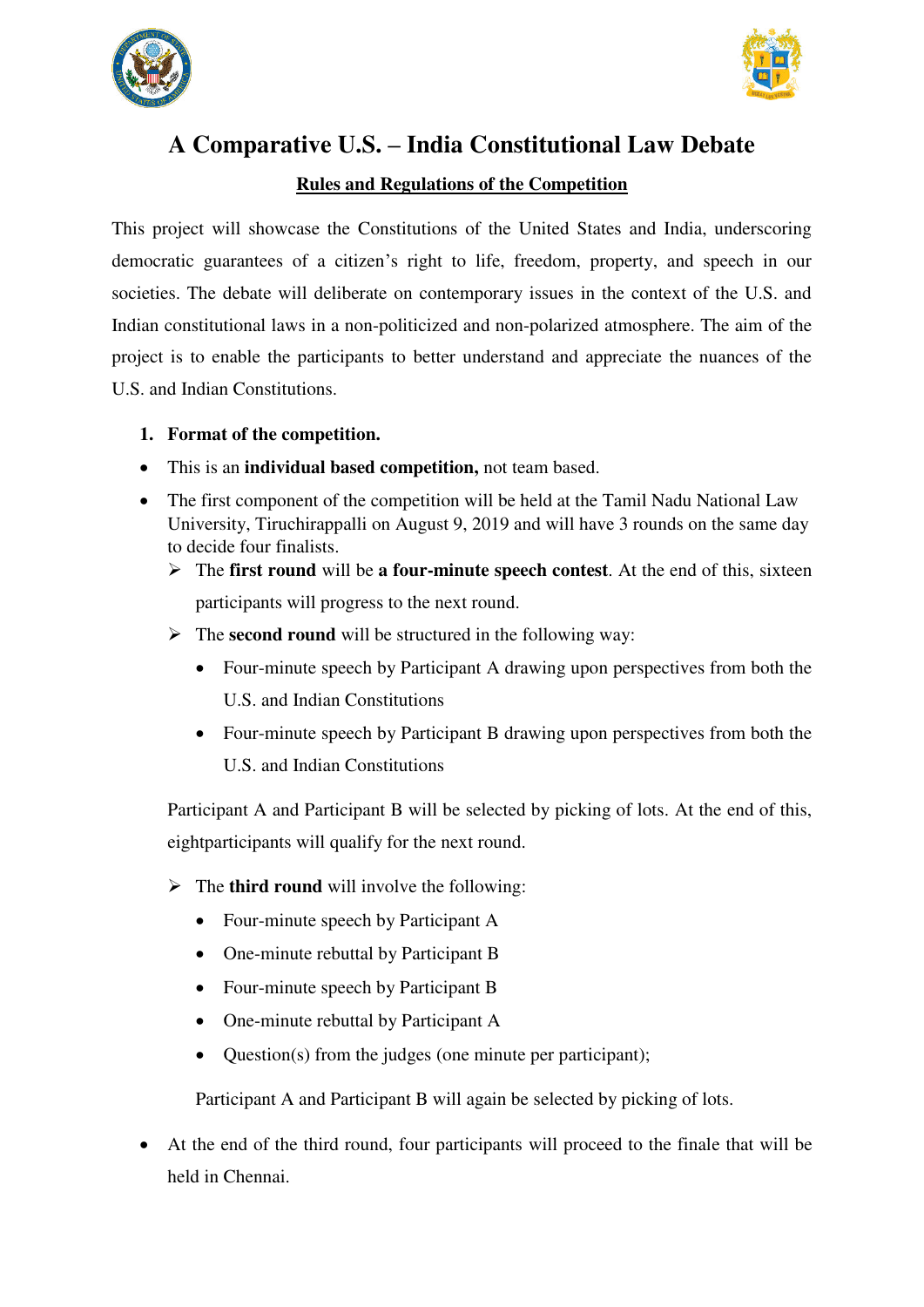



## **2. Criteria for judging**

- Logic
- Persuasiveness
- Content
- Body Language/Tone/Presentation Style
- U.S.–IndiaComparative Context

## **3. Resources provided to participants for preparation**

The aim of this competition is to increase the knowledge of the participants on the constitutional laws. To aid the participant's preparation, You Tube videos will be made available on the following topics:

- History of the U.S. Constitution
- First Amendment
- Judicial Review/Due process

In addition, a list of online materials, books and DVDs available at the American Center, Chennai and select law review materials will be provided to the participant.

## **4. Application process**

- The competition is open to any graduate within the age limit of 18-25 years, from a law/arts background.
- Participants can register for the competition only once. There is **no entry fee**.
- Participants can obtain the registration form their college.
- **The participant is required to fill the registration form and submit to the Tamil Nadu National Law University latest by 31.07.2019. No late entries will be permitted.**
- The host institute reserves the right to reject applications on any ground.
- Successful applicants will be informed of the selection by email*.*

## **5. Results of the competition.**

 The results for the first round will be announced within one hour after all participants have delivered their speeches.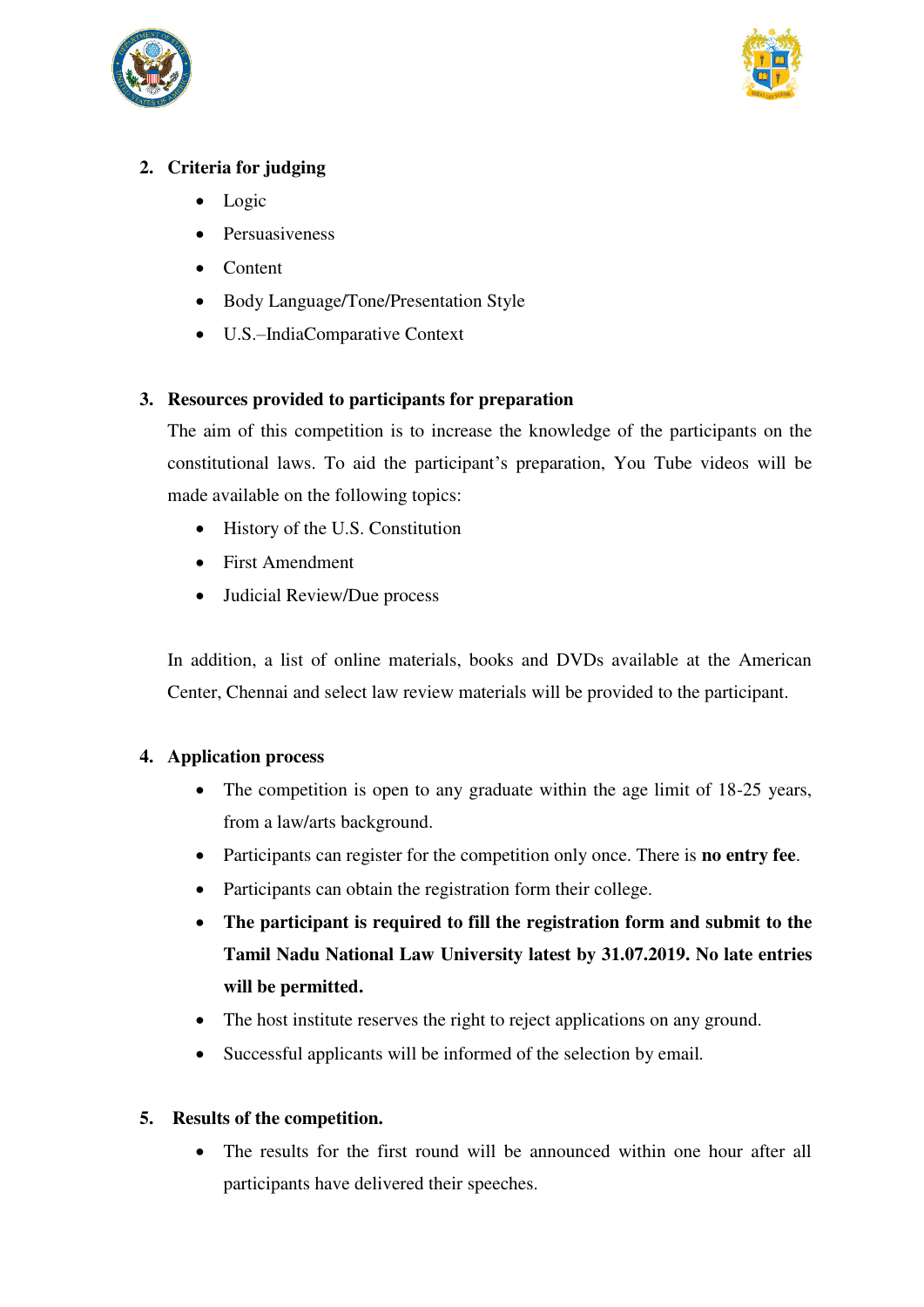



- The results for the second round will be announced within half an hour after the competition is complete.
- The results for the third round will be announced immediately after the competition is complete.
- **The decision of the judges shall remain final and will not be overturned under any circumstance.**
- Any issues, complaints or queries can be raised only with the competition coordinators and not the judges.

#### **6. Rights and responsibilities of the participants.**

- Participants are free to ask for additional instruction or advice from the coordinator assigned in the respective debate center.
- Before the debate rounds begin, each participant will be given a questionnaire. The participants are requested to complete the questionnaire and submit it to the competition coordinators.
- All competitors will be expected to act ethically and have a spirit of healthy competition and to represent themselves to the best of their ability.
- The top four finalists are required to be present for all scheduled events organized by the sponsors at Chennai, including workshops and group discussions, awards ceremony and evening reception.
- **7. All participants will receive certificates.**